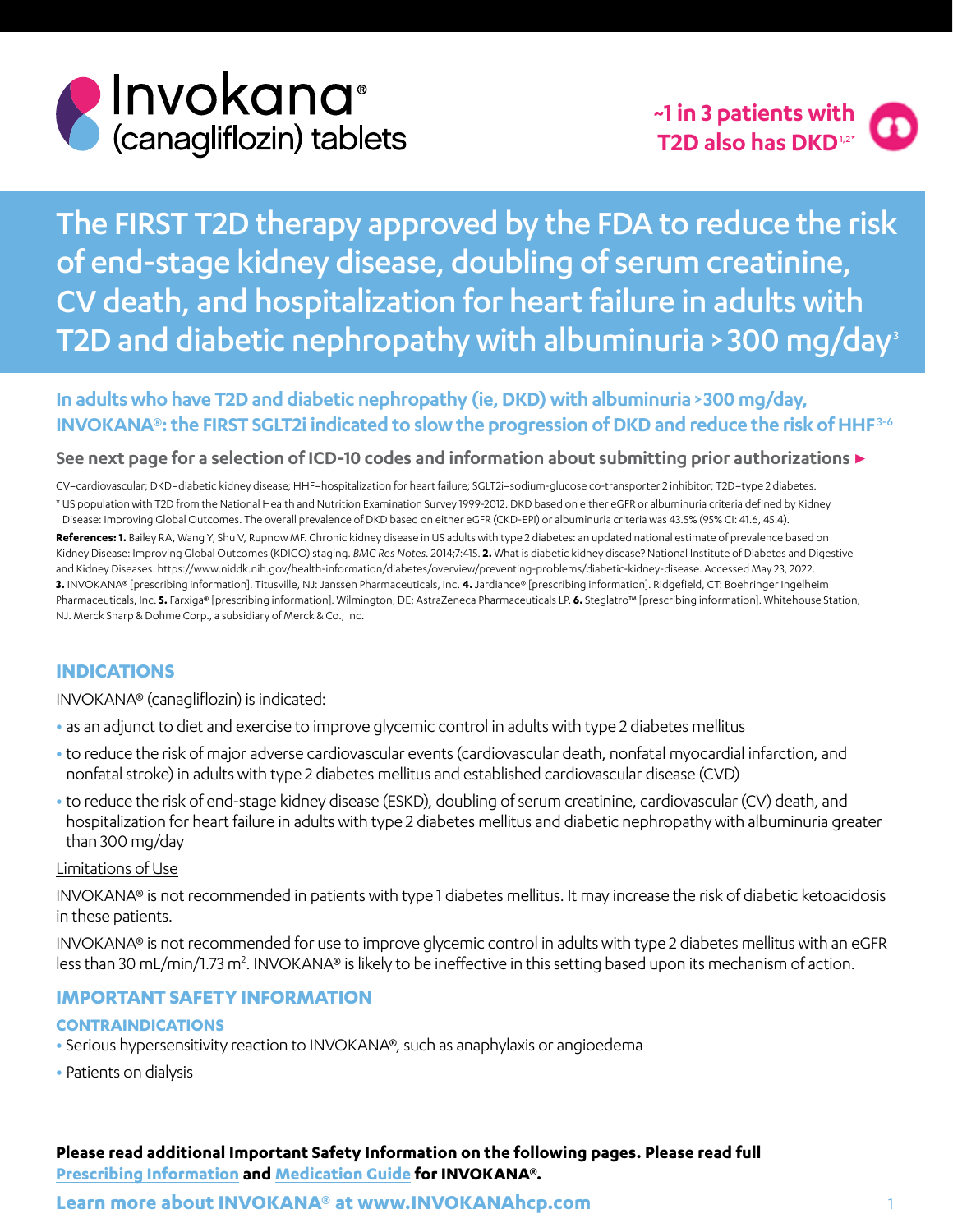# **ICD-10 codes**



# **DIABETIC KIDNEY DISEASE (DKD)**

**E11.2:** Type 2 diabetes mellitus with kidney complications **E11.21:** Type 2 diabetes mellitus with diabetic nephropathy **E11.22:** Type 2 diabetes mellitus with diabetic chronic kidney disease

**E11:** Type 2 diabetes mellitus + **N18:** Chronic kidney disease (CKD)

## **TYPE 2 DIABETES (T2D)**

**E11:** Type 2 diabetes mellitus

## **CARDIOVASCULAR DISEASE (CVD)**

**E11.5:** Type 2 diabetes mellitus with circulatory complications **E11.51:** Type 2 diabetes mellitus with diabetic peripheral angiopathy without gangrene

**E11:** Type 2 diabetes mellitus + **one of the following codes:** 

### Myocardial infarction

**I21.09:** ST elevation (STEMI) myocardial infarction involving other coronary artery of anterior wall

### Coronary artery disease

**I24.8:** Other forms of acute ischemic heart disease **I25.2:** Old myocardial infarction **I25.5:** Ischemic cardiomyopathy **I25.89:** Other forms of chronic ischemic heart disease **I25.9:** Chronic ischemic heart disease, unspecified **I25.10:** Atherosclerotic heart disease of native coronary artery without angina pectoris

# **CARDIOVASCULAR DISEASE (CVD), continued**

### Stroke

**I60.9:** Nontraumatic subarachnoid hemorrhage, unspecified **I61.9:** Nontraumatic intracerebral hemorrhage, unspecified **I63.22:** Cerebral infarction due to unspecified occlusion or stenosis of basilar artery

**I63.139:** Cerebral infarction due to embolism of unspecified carotid artery

**I63.239:** Cerebral infarction due to unspecified occlusion or stenosis of unspecified carotid artery

## Peripheral arterial disease

**I70.209:** Unspecified atherosclerosis of native arteries of extremities, unspecified extremity **I70.399:** Other atherosclerosis of unspecified type of bypass graft(s) of the extremities, unspecific extremity **I73.9:** Peripheral vascular disease, unspecified **I74.2:** Embolism and thrombosis of arteries of the upper extremities **I74.3:** Embolism and thrombosis of arteries of the lower extremities **I74.5:** Embolism and thrombosis of iliac artery **I75:** Atheroembolism

# Heart failure

**I50:** Heart failure **I50.1:** Left ventricular failure, unspecified **I50.20:** Unspecified systolic (congestive) heart failure **I50.30:** Unspecified diastolic (congestive) heart failure **I50.40:** Unspecified combined systolic (congestive) and diastolic (congestive) heart failure

#### Collected on September 3, 2020, and subject to change.

**This document is presented for informational purposes only and is not intended to provide reimbursement or legal advice, nor does it promise or guarantee coverage, levels of reimbursement, payment, or charge. Similarly, all HCPCS codes are supplied for informational purposes only and represent no statement, promise, or guarantee by Janssen Pharmaceuticals, Inc., that these codes will be appropriate or that reimbursement will be made. It is not intended to increase or maximize reimbursement by any payer. Laws, regulations, and policies concerning reimbursement are complex and are updated frequently. While we have made an effort to be current as of the issue date of this document, the information may not be as current or comprehensive when you view it. We strongly recommend you consult the payer organization for its reimbursement policies.** 

**Reference: 1.** Centers for Medicare & Medicaid Services. 2020 ICD-10-CM: 2020 code descriptions in tabular order. https://www.cms.gov/Medicare/Coding/ICD10/2020-ICD-10-CM. Accessed September 3, 2020.

# **IMPORTANT SAFETY INFORMATION for INVOKANA®, continued**

#### **WARNINGS AND PRECAUTIONS**

**• Lower-Limb Amputation:** An increased risk of lower-limb amputations associated with INVOKANA® use versus placebo was observed in CANVAS (5.9 vs 2.8 events per 1000 patient-years) and CANVAS-R (7.5 vs 4.2 events per 1000 patientyears), two randomized, placebo-controlled trials evaluating patients with type 2 diabetes who had either established cardiovascular disease or were at risk for cardiovascular disease. The risk of lower-limb amputations was observed at both the 100-mg and 300-mg once-daily dosage regimens.

Amputations of the toe and midfoot (99 out of 140 patients with amputations receiving INVOKANA® in the two trials) were the most frequent; however, amputations involving the leg, below and above the knee, were also observed (41 out of 140 patients with amputations receiving INVOKANA® in the two trials). Some patients had multiple amputations, some involving both lower limbs.

**Please read full [Prescribing Information](http://www.janssenlabels.com/package-insert/product-monograph/prescribing-information/INVOKANA-pi.pdf) and [Medication Guide](http://www.janssenlabels.com/package-insert/product-patient-information/INVOKANA-medication-guide.pdf) for INVOKANA®.**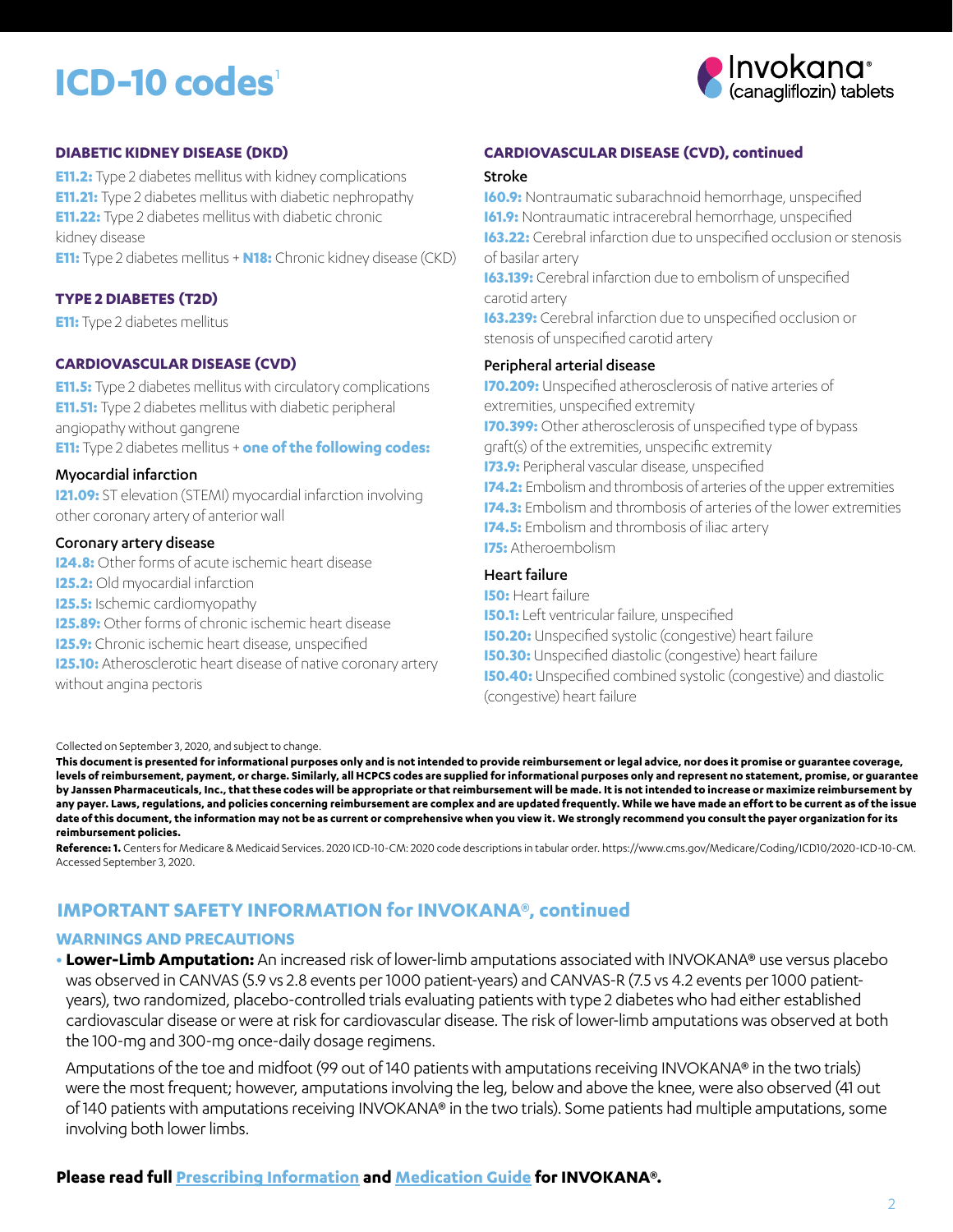# **Sample prior authorization form**



The form below is an example of a prior authorization form. Requests for prior authorization to prescribe INVOKANA® should be completed based on independent clinical judgment. Be sure to provide documentation from the patient's medical history to support your request.

# 1

**MEDICATION**

INVOKANA® (for appropriate patients). Please see Indications in #4 below.

#### **STRENGTH** 2

INVOKANA® is available in two dose strengths (100 mg and 300 mg).<sup>1</sup> Choose the dose that is appropriate for your patient.

#### **FREQUENCY**  3

The recommended starting dose of INVOKANA® is 100 mg once daily, taken before the first meal of the day.<sup>1</sup> Dose can be increased to 300 mg once daily in patients tolerating INVOKANA® 100 mg once daily who have an eGFR of 60 mL/min/1.73 m<sup>2</sup> or greater and require additional glycemic control.<sup>1</sup>

#### **DIAGNOSIS** 4

Insert your patient's diagnosis here.

# INDICATIONS

- INVOKANA® (canagliflozin) is indicated: • as an adjunct to diet and exercise to improve glycemic control in adults with type 2 diabetes mellitus
- to reduce the risk of major adverse cardiovascular events (cardiovascular death, nonfatal myocardial infarction, and nonfatal stroke) in adults with type 2 diabetes mellitus and established cardiovascular disease (CVD)
- to reduce the risk of end-stage kidney disease (ESKD), doubling of serum creatinine, cardiovascular (CV) death, and hospitalization for heart failure in adults with type 2 diabetes mellitus and diabetic nephropathy with albuminuria greater than 300 mg/day

INVOKANA® is not recommended for the treatment of type 1 diabetes or to improve glycemic control in patients with type 2 diabetes and an eGFR less than 30 mL/  $min/1.73$  m<sup>2</sup>. .



#### **ICD-10 CODE(S)** and recommended or are contrained or are contrained or are contrained or are contrained or are contrained based on published guidelines or are contrained based on published guidelines or are contrained bas  $\overline{a}$  is so please provide documentation. 5

\_\_\_\_\_\_\_\_\_\_\_\_\_\_\_\_\_\_\_\_\_\_\_\_\_\_\_\_\_\_\_\_\_\_\_\_\_\_\_\_\_\_\_\_\_\_\_\_\_\_\_\_\_\_\_\_\_\_\_\_\_\_\_\_\_\_\_\_\_\_\_\_\_\_\_\_\_\_\_\_\_\_\_\_\_\_\_\_\_\_\_\_\_\_\_\_\_\_\_\_\_\_\_\_\_\_\_\_\_\_\_\_\_\_\_\_\_\_\_\_\_\_\_\_\_\_\_\_\_\_ Insert the appropriate ICD-10 code(s) for your patient on page 2. The ICD-10 codes provided here are for T2D, CVD, and DKD. Select any provide documentation:  $\mathcal{L}_\text{max}$  and  $\mathcal{L}_\text{max}$  and  $\mathcal{L}_\text{max}$  and  $\mathcal{L}_\text{max}$  and  $\mathcal{L}_\text{max}$ appropriate disease-specific code(s) based on your patient's diagnosis. There may be additional codes that are utilized for T2D, CVD, and DKD. PLEASE COMPLETE CORRESPONDING SECTION ON PAGE 2 FOR THE SPECIFIC DRUGS/CLASSES LISTED. For additional codes please refer to a coding resource or www.cms.gov.

#### 6 **PRIOR MEDICATIONS**

Provide a brief account of your patient's prior medication history, to civ il penalties and treble damages under both the federal and state False Claims Acts. *See, e.g.*, 31 U.S.C. §§ 3729-3733. **Date**: including medication name, reason for failure, and trial year.

CVD=cardiovascular disease; DKD=diabetic kidney disease; T2D=type 2 diabetes. Collected on September 3, 2020, and subject to change.

**This document is presented for informational purposes only and is not intended to provide reimbursement or legal advice, nor does it promise or guarantee coverage, levels of reimbursement, payment, or charge. Similarly, all HCPCS codes are supplied for informational purposes only and represent no statement, promise, or guarantee by Janssen Pharmaceuticals, Inc., that these codes will be appropriate or that reimbursement will be made. It is not intended to increase or maximize reimbursement by any payer. Laws, regulations, and policies concerning reimbursement are complex and are updated frequently. While we have made an effort to be current as of the issue date of this document, the information may not be as current or comprehensive when you view it. We strongly recommend you consult the payer organization for its reimbursement policies.**

**Reference: 1.** INVOKANA® [prescribing information]. Titusville, NJ: Janssen Pharmaceuticals, Inc.

# **IMPORTANT SAFETY INFORMATION for INVOKANA®, continued**

# **WARNINGS AND PRECAUTIONS, continued**

**• Lower-Limb Amputation (continued):** Lower-limb infections, gangrene, and diabetic foot ulcers were the most common precipitating medical events leading to the need for an amputation. The risk of amputation was highest in patients with a baseline history of prior amputation, peripheral vascular disease, and neuropathy.

# **Please read full [Prescribing Information](http://www.janssenlabels.com/package-insert/product-monograph/prescribing-information/INVOKANA-pi.pdf) and [Medication Guide](http://www.janssenlabels.com/package-insert/product-patient-information/INVOKANA-medication-guide.pdf) for INVOKANA®.**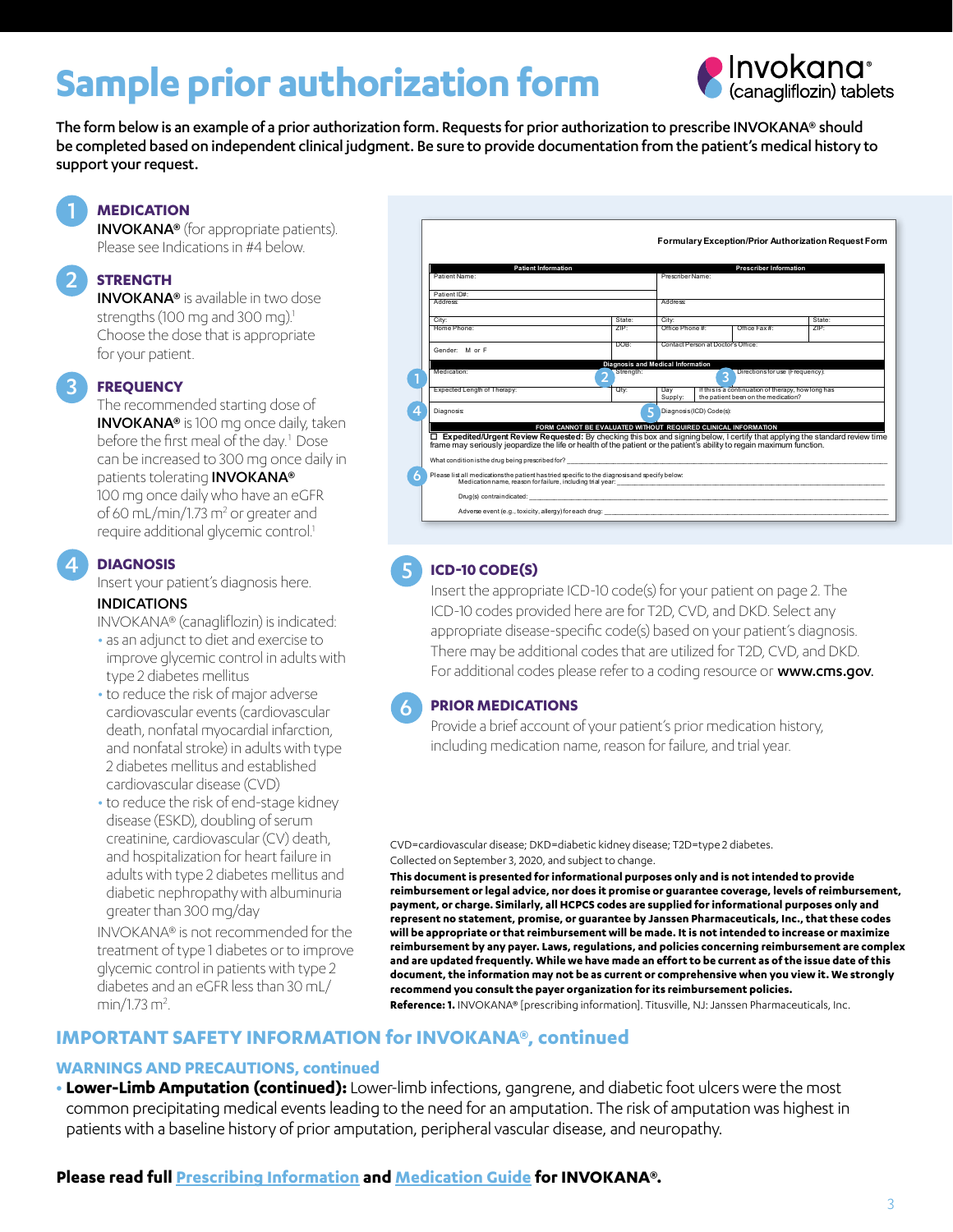

# **IMPORTANT SAFETY INFORMATION for INVOKANA®, continued**

# **WARNINGS AND PRECAUTIONS, continued**

- **• Lower-Limb Amputation (continued):** Before initiating INVOKANA®, consider factors in the patient history that may predispose to the need for amputations, such as a history of prior amputation, peripheral vascular disease, neuropathy, and diabetic foot ulcers. Counsel patients about the importance of routine preventative foot care. Monitor patients for signs and symptoms of infection (including osteomyelitis), new pain or tenderness, sores, or ulcers involving the lower limbs, and discontinue if these complications occur.
- **• Volume Depletion:** INVOKANA® can cause intravascular volume contraction, which may sometimes manifest as symptomatic hypotension or acute transient changes in creatinine. There have been postmarketing reports of acute kidney injury which are likely related to volume depletion, some requiring hospitalizations and dialysis, in patients with type 2 diabetes mellitus receiving SGLT2 inhibitors, including INVOKANA®. Patients with impaired renal function (eGFR less than 60 mL/min/1.73 m<sup>2</sup>), elderly patients, or patients on loop diuretics may be at increased risk for volume depletion or hypotension. Before initiating INVOKANA® in patients with one or more of these characteristics, assess and correct volume status. Monitor for signs and symptoms of volume depletion after initiating therapy.
- **• Ketoacidosis:** Ketoacidosis, a serious life-threatening condition requiring urgent hospitalization, has been identified in patients with type 1 and 2 diabetes mellitus receiving SGLT2 inhibitors, including INVOKANA®. In placebo-controlled trials of patients with type 1 diabetes, the risk of ketoacidosis was increased in patients who received SGLT2 inhibitors compared to patients who received placebo. The risk of ketoacidosis may be greater with higher doses. Fatal cases of ketoacidosis have been reported in patients taking INVOKANA®. Before initiating INVOKANA®, consider factors in patient history that may predispose to ketoacidosis. For patients who undergo scheduled surgery, consider temporarily discontinuing INVOKANA® for at least 3 days prior to surgery. Monitor for ketoacidosis and temporarily discontinue in other clinical situations known to predispose to ketoacidosis. Ensure risk factors for ketoacidosis are resolved prior to restarting therapy. Educate patients on the signs and symptoms of ketoacidosis and instruct patients to discontinue INVOKANA® and seek medical attention immediately if signs and symptoms occur.
- **• Urosepsis and Pyelonephritis:** Serious urinary tract infections, including urosepsis and pyelonephritis, requiring hospitalization have been reported in patients receiving SGLT2 inhibitors, including INVOKANA®. Treatment with SGLT2 inhibitors increases this risk. Evaluate for signs and symptoms and treat promptly.
- **• Hypoglycemia With Concomitant Use With Insulin and Insulin Secretagogues:** Insulin and insulin secretagogues are known to cause hypoglycemia. INVOKANA® may increase the risk of hypoglycemia when combined with insulin or an insulin secretagogue. Therefore, a lower dose of insulin or insulin secretagogue may be required to minimize the risk of hypoglycemia when used in combination with INVOKANA®.
- **• Necrotizing Fasciitis of the Perineum (Fournier's Gangrene):** Necrotizing fasciitis of the perineum, a rare but serious and life-threatening necrotizing infection requiring urgent surgical intervention, has been identified in postmarketing surveillance in female and male patients with diabetes mellitus receiving SGLT2 inhibitors, including INVOKANA®. Serious outcomes have included hospitalization, multiple surgeries, and death. If suspected, start treatment immediately with broad-spectrum antibiotics and, if necessary, surgical debridement. Discontinue INVOKANA®.
- **• Genital Mycotic Infections:** INVOKANA® increases risk of genital mycotic infections, especially in uncircumcised males or patients with prior infections. Monitor and treat appropriately.
- **• Hypersensitivity Reactions:** Hypersensitivity reactions, including angioedema and anaphylaxis, were reported with INVOKANA®; these reactions generally occurred within hours to days after initiation. If reactions occur, discontinue INVOKANA®, treat, and monitor until signs and symptoms resolve.
- **• Bone Fracture:** Increased risk of bone fracture, occurring as early as 12 weeks after treatment initiation, was observed in patients using INVOKANA®. Prior to initiation, consider factors that contribute to fracture risk.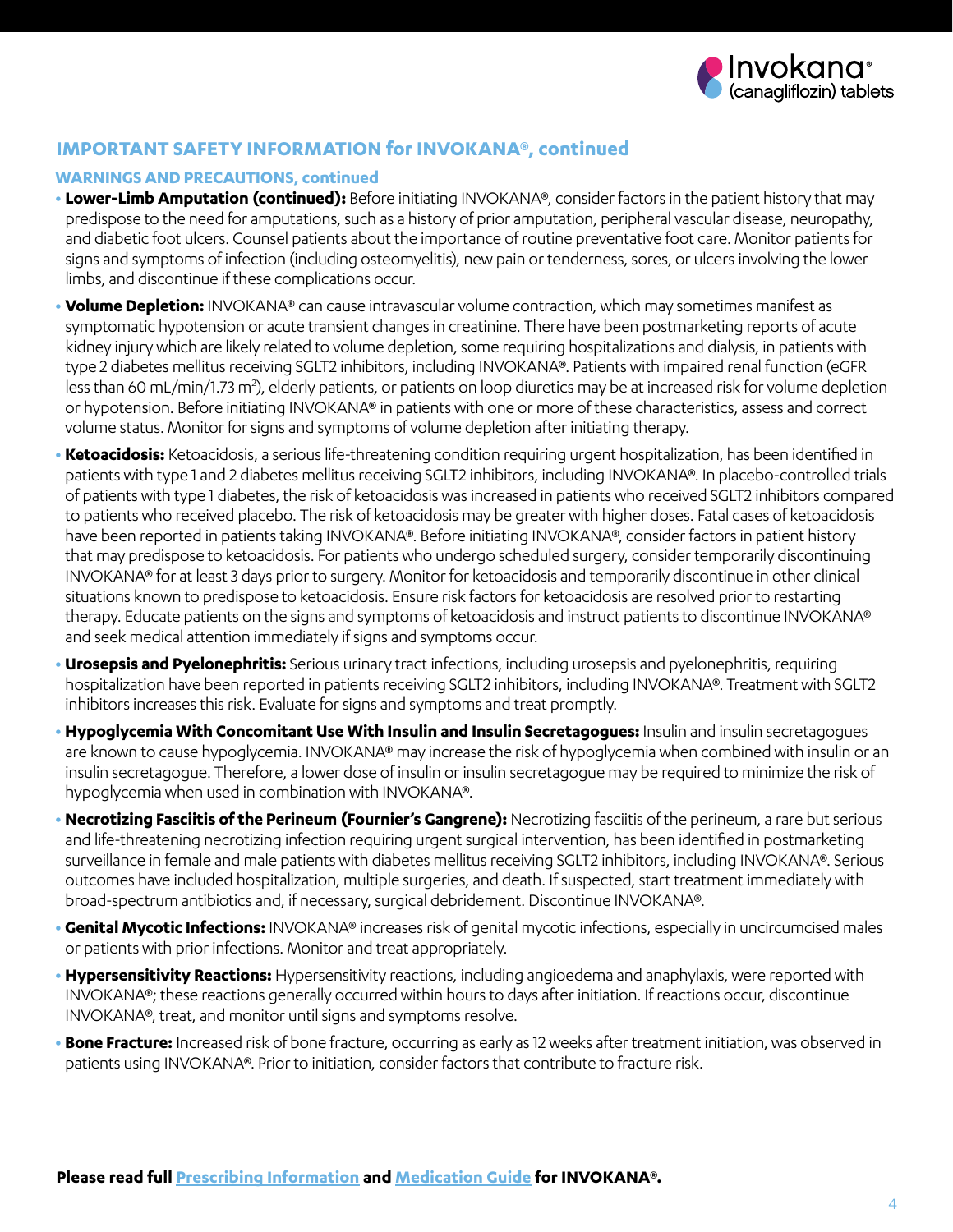

# **IMPORTANT SAFETY INFORMATION for INVOKANA®, continued**

# **DRUG INTERACTIONS**

**• UGT Enzyme Inducers:** Co-administration with rifampin lowered INVOKANA® exposure, which may reduce the efficacy of INVOKANA®. For patients with eGFR ≥60 mL/min/1.73 m<sup>2</sup>, if an inducer of UGTs (eg, rifampin, phenytoin, phenobarbital, ritonavir) is co-administered with INVOKANA®, increase the dose to 200 mg (taken as two 100 mg tablets) once daily in patients currently tolerating INVOKANA® 100 mg. The dose may be increased to 300 mg once daily in patients currently tolerating INVOKANA® 200 mg and who require additional glycemic control.

For patients with eGFR <60 mL/min/1.73 m<sup>2</sup>, if an inducer of UGTs is co-administered with INVOKANA®, increase the dose to 200 mg (taken as two 100 mg tablets) once daily in patients currently tolerating INVOKANA® 100 mg. Consider adding another antihyperglycemic agent in patients who require additional glycemic control.

- **• Digoxin:** There was an increase in the AUC and mean peak drug concentration of digoxin when co-administered with INVOKANA® 300 mg. Monitor appropriately.
- **• Positive Urine Glucose Test:** Monitoring glycemic control with urine glucose tests is not recommended in patients taking SGLT2 inhibitors. Use alternative methods to monitor glycemic control.
- **• Interference With 1,5-Anhydroglucitol (1,5-AG) Assay:** Monitoring glycemic control with 1,5-AG assay is not recommended in patients taking SGLT2 inhibitors. Use alternative methods to monitor glycemic control.

# **USE IN SPECIFIC POPULATIONS**

- **• Pregnancy:** INVOKANA® is not recommended in pregnant women, especially during the second and third trimesters.
- **• Lactation:** INVOKANA® is not recommended while breastfeeding.
- **• Pediatric Use:** Safety and effectiveness in patients <18 years of age have not been established.
- **• Geriatric Use:** Patients ≥65 years had a higher incidence of adverse reactions related to reduced intravascular volume, particularly with the 300-mg dose; more prominent increase in the incidence was seen in patients who were ≥75 years. Smaller reductions in HbA1c relative to placebo were seen in patients ≥65 years.
- **• Renal Impairment:** The efficacy and safety of INVOKANA® for glycemic control were evaluated in a trial that included patients with moderate renal impairment (eGFR 30 to <50 mL/min/1.73 m<sup>2</sup>). These patients had less overall glycemic efficacy, and patients treated with 300 mg per day had increases in serum potassium, which were transient and similar by the end of the study. Patients with renal impairment using INVOKANA® for glycemic control may be more likely to experience hypotension and may be at a higher risk for acute kidney injury. INVOKANA® is contraindicated in patients with ESKD on dialysis.
- **• Hepatic Impairment:** INVOKANA® has not been studied in patients with severe hepatic impairment and is not recommended in this population.

### **OVERDOSAGE**

**•** In the event of an overdose, contact the Poison Control Center and employ the usual supportive measures.

# **ADVERSE REACTIONS**

**•** The most common adverse reactions associated with INVOKANA® (5% or greater incidence) were female genital mycotic infections, urinary tract infections, and increased urination.

# **Please read full [Prescribing Information](http://www.janssenlabels.com/package-insert/product-monograph/prescribing-information/INVOKANA-pi.pdf) and [Medication Guide](http://www.janssenlabels.com/package-insert/product-patient-information/INVOKANA-medication-guide.pdf) for INVOKANA®.**

Canagliflozin is licensed from Mitsubishi Tanabe Pharma Corporation.